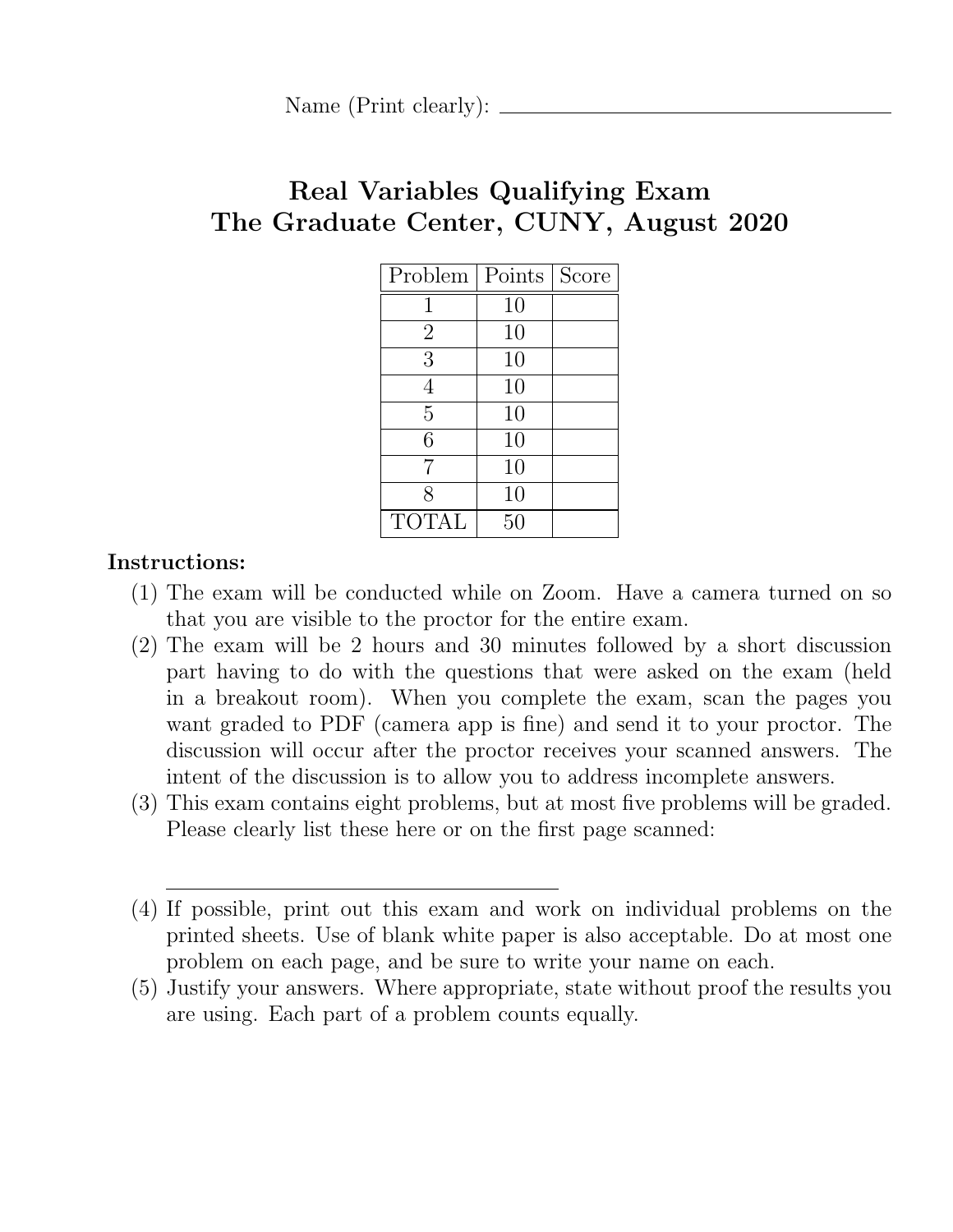Name (Print clearly):  $\frac{1}{\sqrt{1-\frac{1}{2}}\cdot\sqrt{1-\frac{1}{2}}\cdot\sqrt{1-\frac{1}{2}}\cdot\sqrt{1-\frac{1}{2}}\cdot\sqrt{1-\frac{1}{2}}\cdot\sqrt{1-\frac{1}{2}}\cdot\sqrt{1-\frac{1}{2}}\cdot\sqrt{1-\frac{1}{2}}\cdot\sqrt{1-\frac{1}{2}}\cdot\sqrt{1-\frac{1}{2}}\cdot\sqrt{1-\frac{1}{2}}\cdot\sqrt{1-\frac{1}{2}}\cdot\sqrt{1-\frac{1}{2}}\cdot\sqrt{1-\frac{1}{2}}\cdot\sqrt{1-\frac{1}{2}}\$ 

**Problem 1.** Let E be a subset of a Hilbert space  $\mathcal{H}$ . Show that  $(E^{\perp})^{\perp}$  is the smallest closed subspace containing E. Remember that  $F^{\perp} = \{x \in \mathcal{H} : (x, y) = 0 \text{ for any } y \in F\}.$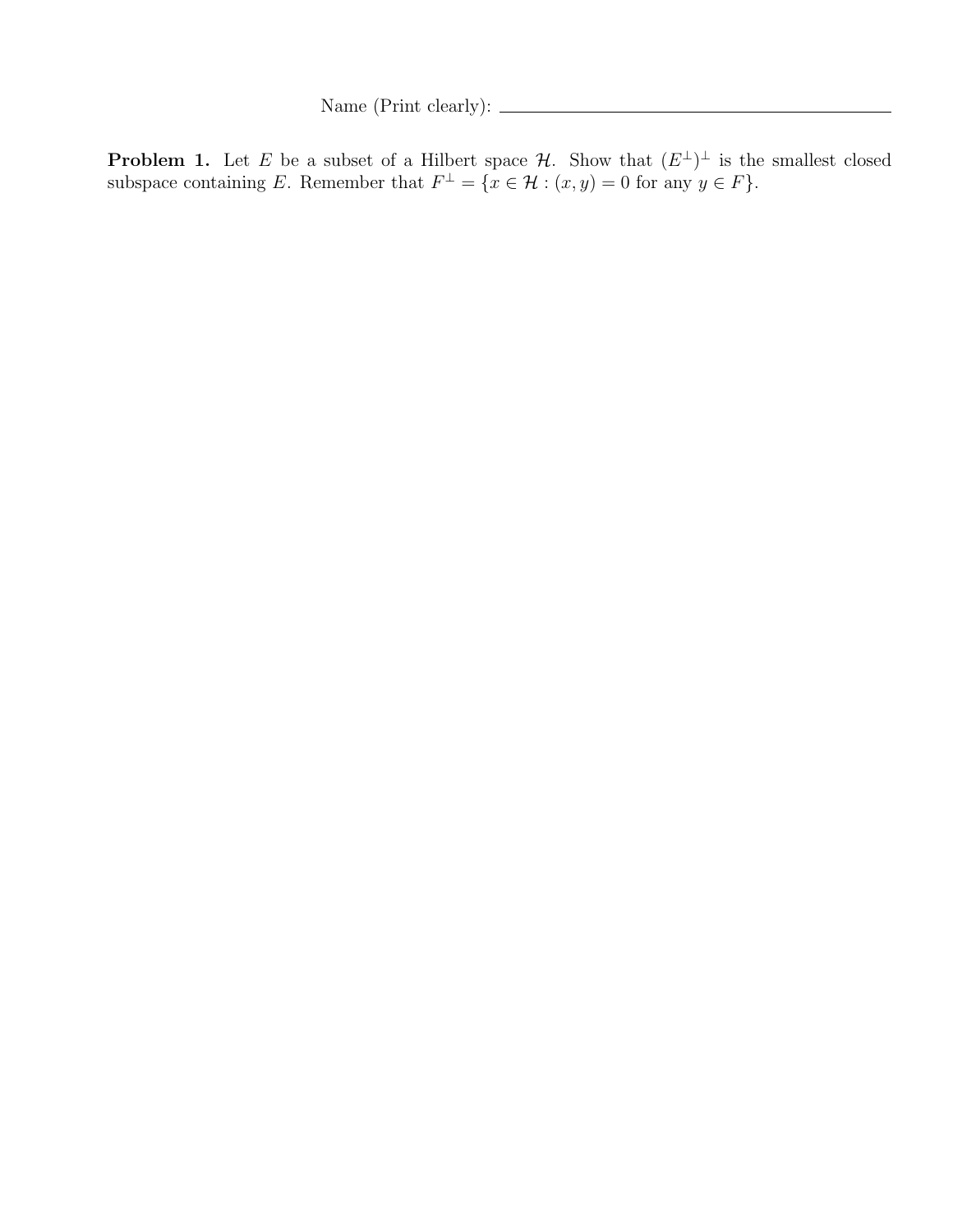Name (Print clearly):  $\frac{1}{\sqrt{1-\frac{1}{2}}\cdot\sqrt{1-\frac{1}{2}}\cdot\sqrt{1-\frac{1}{2}}\cdot\sqrt{1-\frac{1}{2}}}}$ 

#### Problem 2.

Consider  $m$ , the Lebesgue measure on  $\mathbb{R}$ .

- (a) Prove that the Lebesgue measure is translation-invariant on Borel sets. More precisely, for any  $x \in \mathbb{R}$  and Borel sets  $B \in \mathcal{B}(\mathbb{R})$ , we have  $m(x + E) = m(E)$ , where  $E + x = \{y + x :$  $y \in E$ .
- (b) Argue that the translation invariance extends to all Lebesgue measurable sets E.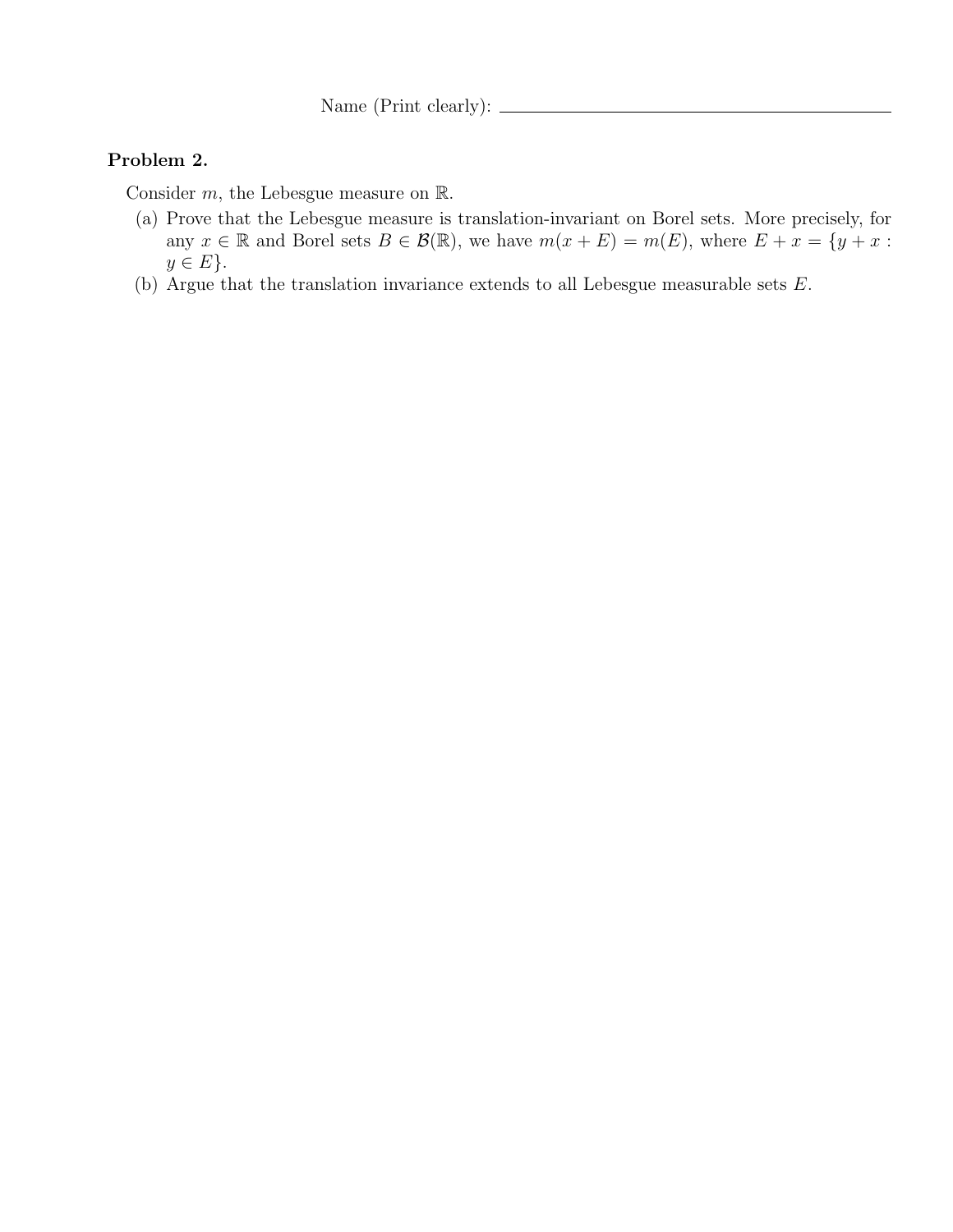Name (Print clearly):  $\frac{1}{\sqrt{1-\frac{1}{\sqrt{1-\frac{1}{\sqrt{1-\frac{1}{\sqrt{1-\frac{1}{\sqrt{1-\frac{1}{\sqrt{1-\frac{1}{\sqrt{1-\frac{1}{\sqrt{1-\frac{1}{\sqrt{1-\frac{1}{\sqrt{1-\frac{1}{\sqrt{1-\frac{1}{\sqrt{1-\frac{1}{\sqrt{1-\frac{1}{\sqrt{1-\frac{1}{\sqrt{1-\frac{1}{\sqrt{1-\frac{1}{\sqrt{1-\frac{1}{\sqrt{1-\frac{1}{\sqrt{1-\frac{1}{\sqrt{1-\frac{1}{\sqrt{1-\frac{1}{\sqrt{1-\$ 

#### Problem 3.

Let  $X = [0, 1]$  equipped with the Lebesgue measure.

- (a) Let  $f_n(x) = \cos(2\pi nx)$ . Show that  $f_n \to 0$  weakly in  $L^2$ . Show also that  $f_n$  does not converge to 0 a.s. nor in measure.
- (b) Let  $f_n(x) = n \chi_{[0,1/n]}$ . Show that  $f_n \to 0$  a.e. and in measure. However,  $f_n$  does not converge to 0 weakly in  $L^p$  for any  $1 \leq p < \infty$ .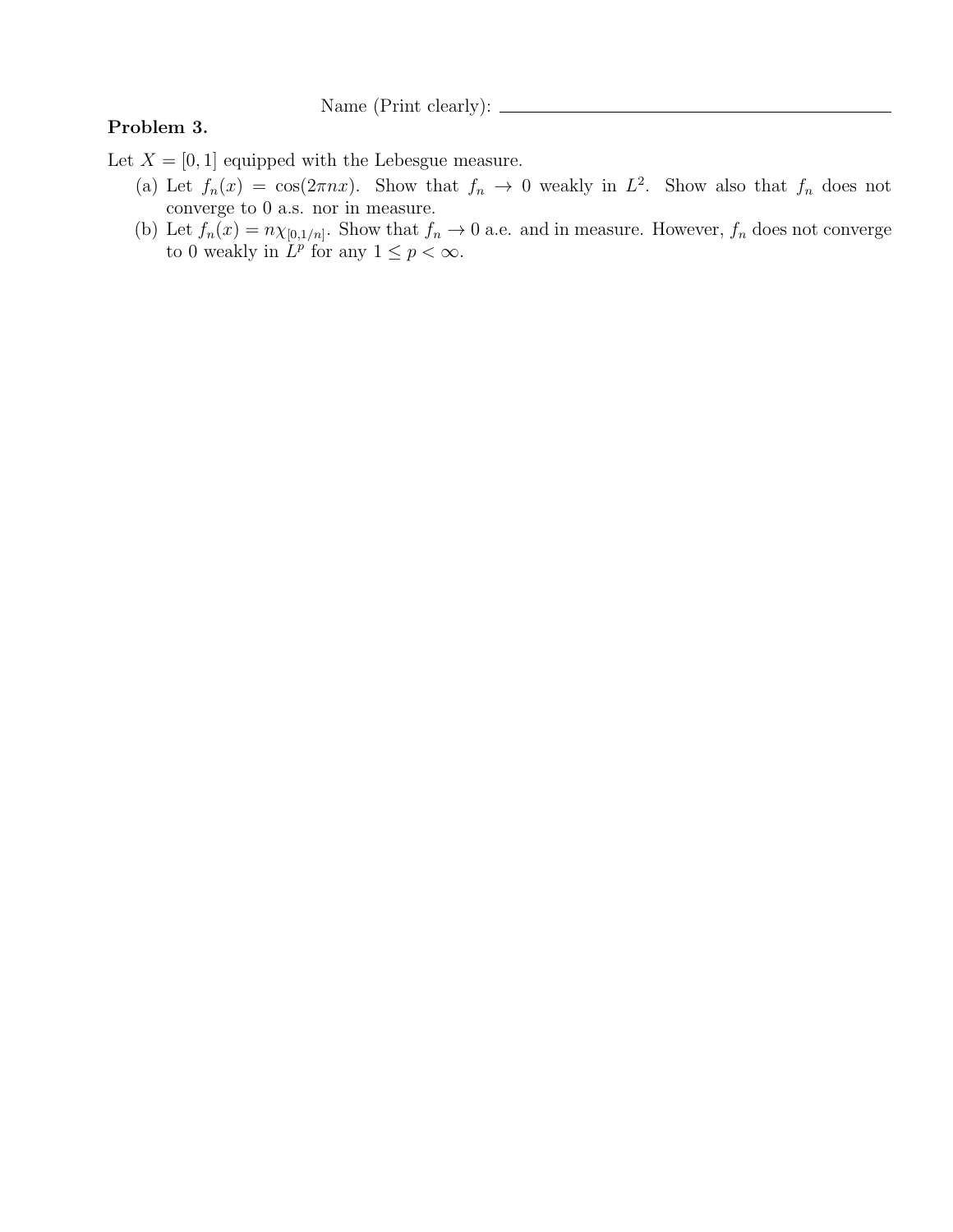#### Problem 4.

Let X be the set of real-valued sequences  $\{x_n\}$  which only take finitely many values, i.e.,

 ${x_n \in \mathbb{R} : n \in \mathbb{N}}$ 

is finite. Prove that X is dense in  $\ell^{\infty}$ .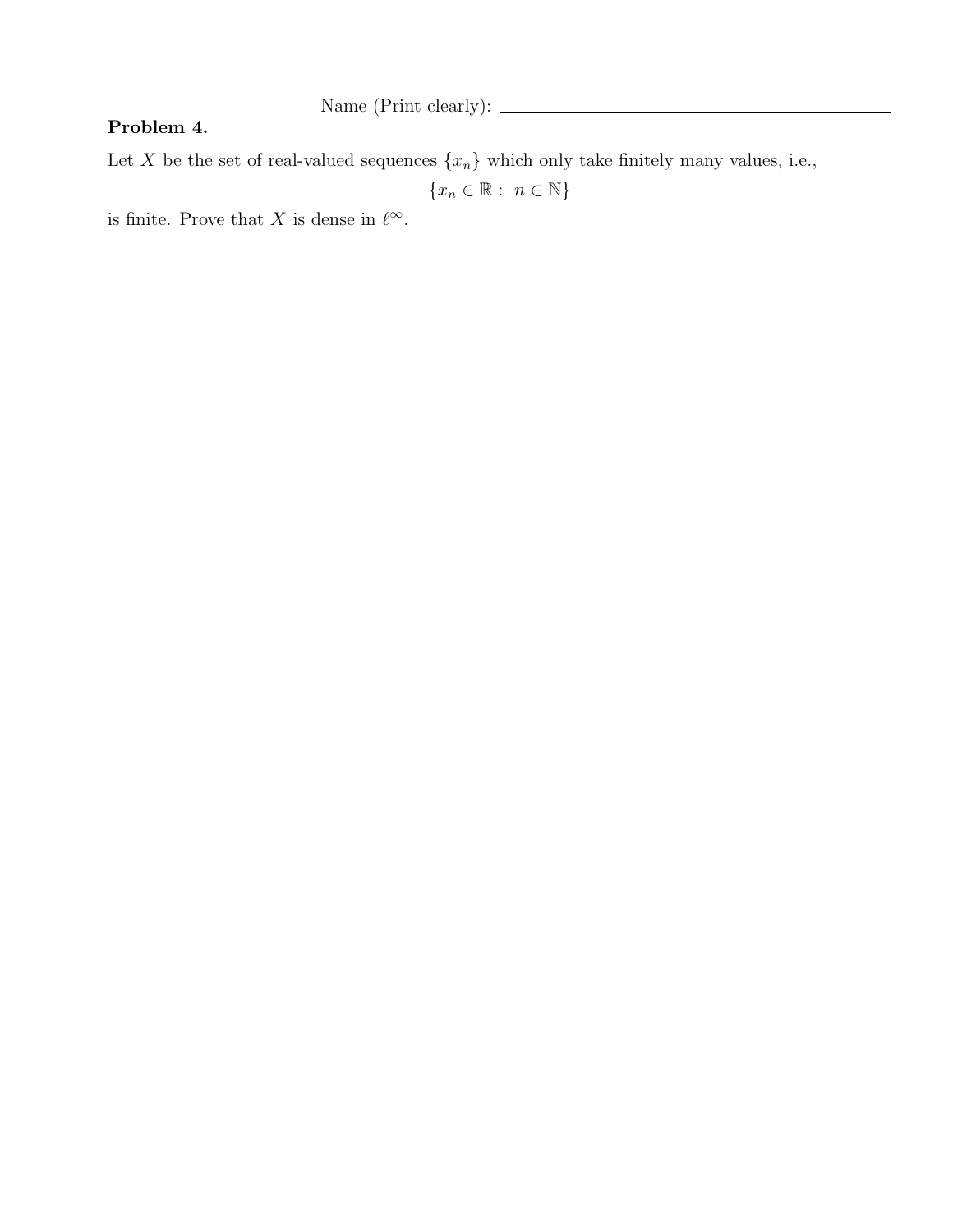Name (Print clearly):  $\frac{1}{\sqrt{1-\frac{1}{2}}\cdot\sqrt{1-\frac{1}{2}}\cdot\sqrt{1-\frac{1}{2}}\cdot\sqrt{1-\frac{1}{2}}\cdot\sqrt{1-\frac{1}{2}}\cdot\sqrt{1-\frac{1}{2}}\cdot\sqrt{1-\frac{1}{2}}\cdot\sqrt{1-\frac{1}{2}}\cdot\sqrt{1-\frac{1}{2}}\cdot\sqrt{1-\frac{1}{2}}\cdot\sqrt{1-\frac{1}{2}}\cdot\sqrt{1-\frac{1}{2}}\cdot\sqrt{1-\frac{1}{2}}\cdot\sqrt{1-\frac{1}{2}}\cdot\sqrt{1-\frac{1}{2}}\$ 

### Problem 5.

Let  $f_n : \mathbb{R} \to \mathbb{R}$  be a sequence of continuous functions converging pointwise. Prove that there is an  $M \in \mathbb{R}$  and an open interval  $(a, b)$  such that  $|f_n(x)| \leq M$  for all  $n \in \mathbb{N}$  and all  $x \in (a, b)$ .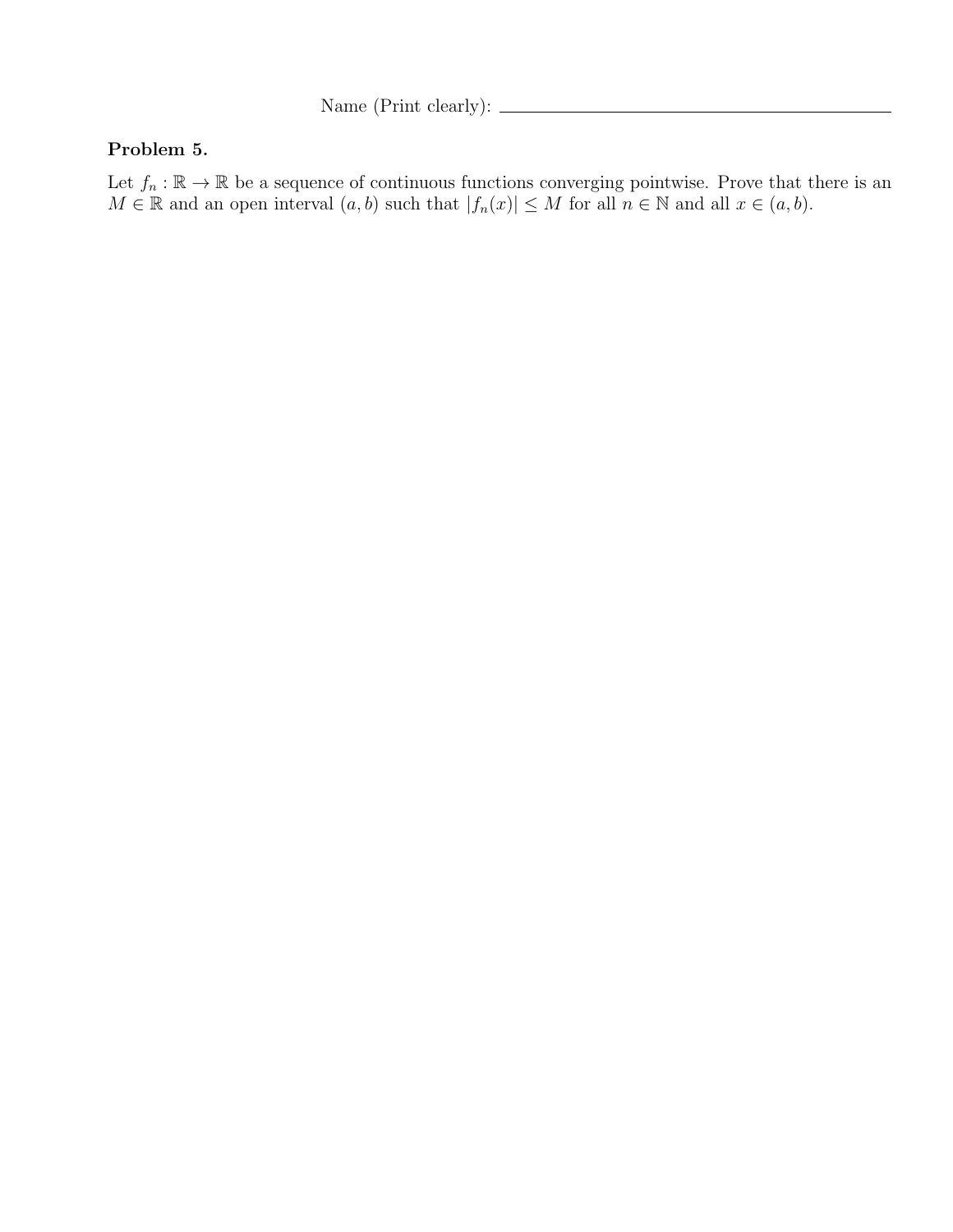Name (Print clearly):

## Problem 6.

Prove that if X is a compact metric space, then the space  $C(X)$  of continuous functions  $X \to \mathbb{R}$ endowed with the uniform norm is separable. You can use without proof that  $X$  is separable.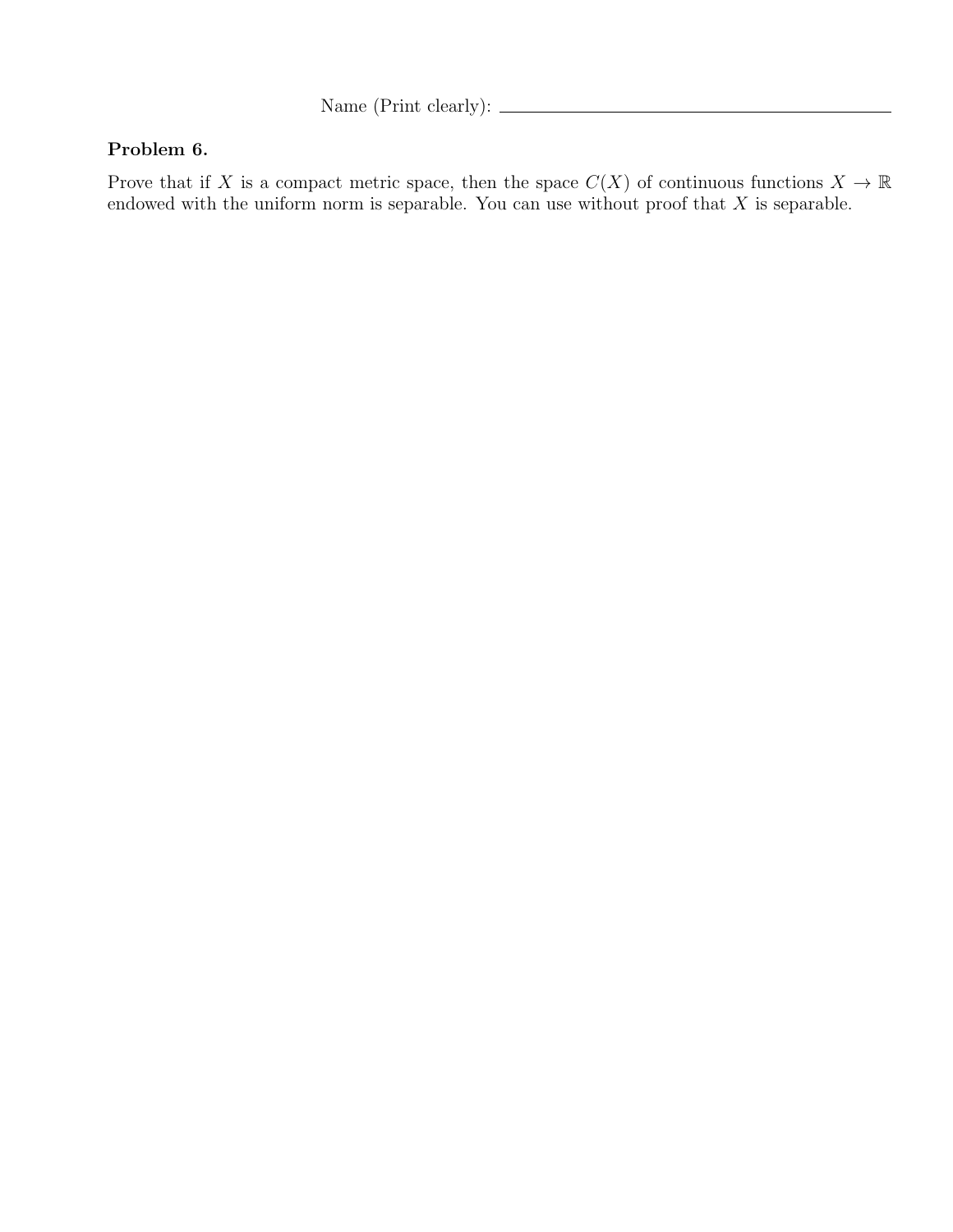Name (Print clearly):

# Problem 7.

Let  $a \geq 0$ . Calculate

$$
I(a) = \int_0^\infty e^{-ax} \frac{\sin(x)}{x} dx.
$$

You must justify your steps.